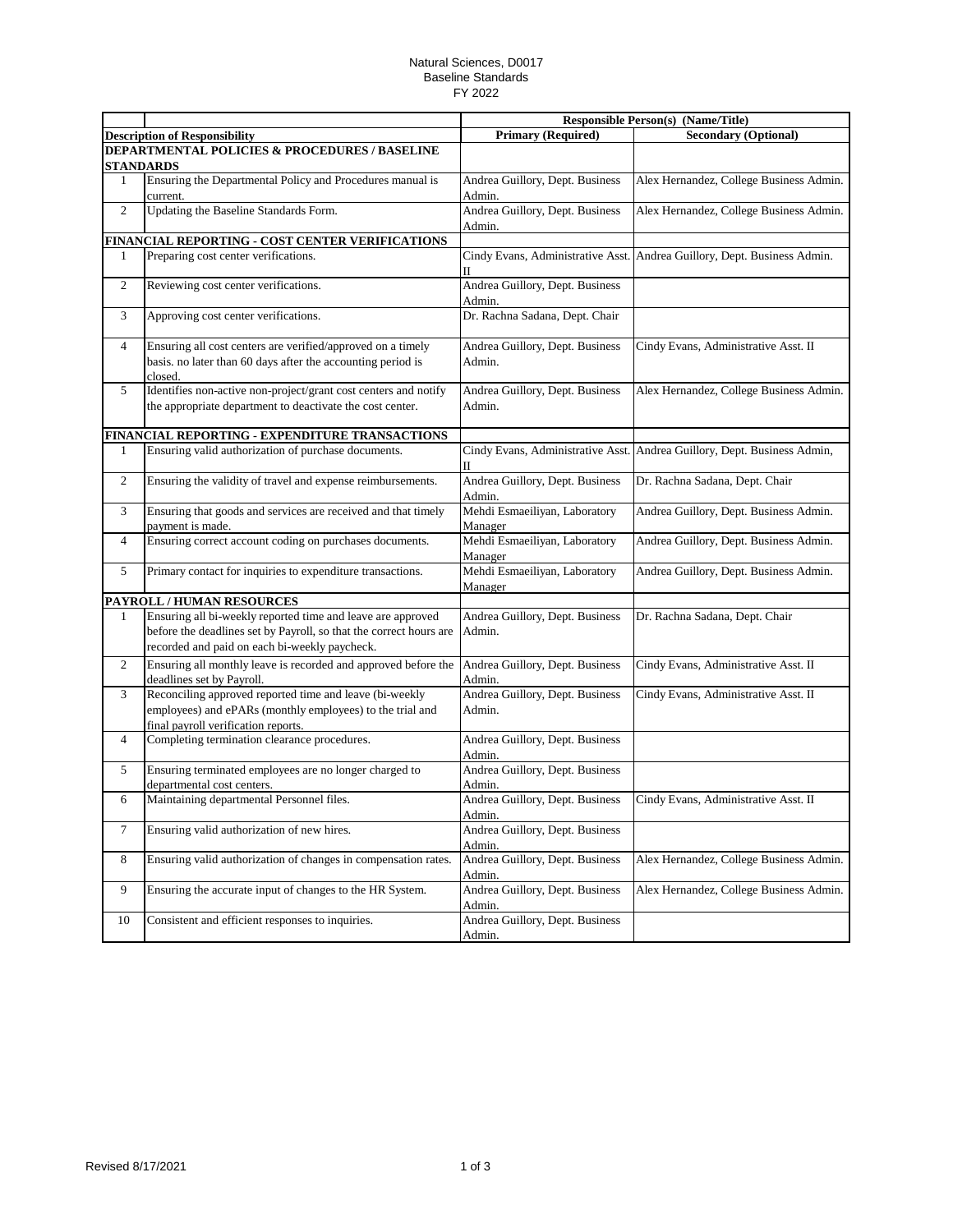## Natural Sciences, D0017 Baseline Standards FY 2022

|                |                                                                                                                                 | <b>Responsible Person(s) (Name/Title)</b> |                                                                          |  |
|----------------|---------------------------------------------------------------------------------------------------------------------------------|-------------------------------------------|--------------------------------------------------------------------------|--|
|                | <b>Description of Responsibility</b>                                                                                            | <b>Primary (Required)</b>                 | <b>Secondary (Optional)</b>                                              |  |
|                | <b>CASH HANDLING</b>                                                                                                            |                                           |                                                                          |  |
| 1              | Collecting cash, checks, etc.                                                                                                   | Cindy Evans, Administrative Asst.<br>П    |                                                                          |  |
| $\overline{c}$ | Prepares Departmental Deposit Form.                                                                                             | Cindy Evans, Administrative Asst.         |                                                                          |  |
| 3              | Approves Departmental Deposit Form.                                                                                             | Dr. Rachna Sadana, Dept. Chair            |                                                                          |  |
| $\overline{4}$ |                                                                                                                                 | Cindy Evans, Administrative Asst.         |                                                                          |  |
|                | Transports deposit to the Cashiers Office.                                                                                      | П                                         |                                                                          |  |
| 5              | Preparing Journal Entries.                                                                                                      | NA                                        | <b>NA</b>                                                                |  |
| 6              | Verifying deposits posted correctly in the Finance System.                                                                      | Andrea Guillory, Dept. Business<br>Admin. | Cindy Evans, Administrative Asst. II                                     |  |
| $\tau$         | Adequacy of physical safeguards of cash receipts and<br>equivalent.                                                             | П                                         | Cindy Evans, Administrative Asst. Andrea Guillory, Dept. Business Admin, |  |
| 8              | Ensuring deposits are made timely.                                                                                              | Andrea Guillory, Dept. Business<br>Admin. | Cindy Evans, Administrative Asst. II                                     |  |
| 9              | Ensuring all employees who handle cash have completed Cash                                                                      | Andrea Guillory, Dept. Business           | Dr. Rachna Sadana, Dept. Chair                                           |  |
|                | Security Procedures or Cash Deposit and Security Procedures<br>training.                                                        | Admin.                                    |                                                                          |  |
| 10             | Updating Cash Handling Procedures as needed.                                                                                    | Admin.                                    | Alex Hernandez, College Business Andrea Guillory, Dept. Business Admin,  |  |
| 11             | Consistent and efficient responses to inquiries.                                                                                | П                                         | Cindy Evans, Administrative Asst. Andrea Guillory, Dept. Business Admin, |  |
| PETTY CASH     |                                                                                                                                 |                                           |                                                                          |  |
| $\mathbf{1}$   | Preparing petty cash disbursements.                                                                                             | NA                                        |                                                                          |  |
| $\overline{c}$ | Ensuring petty cash disbursements are not for more than \$100.                                                                  | <b>NA</b>                                 |                                                                          |  |
| 3              | Ensuring petty cash disbursements are made for only authorized NA<br>purposes.                                                  |                                           |                                                                          |  |
| $\overline{4}$ | Approving petty cash disbursements.                                                                                             | <b>NA</b>                                 |                                                                          |  |
| 5              | Replenishing the petty cash fund timely.                                                                                        | NA                                        |                                                                          |  |
| 6              | Ensuring the petty cash fund is balanced after each<br>disbursement.                                                            | <b>NA</b>                                 |                                                                          |  |
|                | <b>CONTRACT ADMINISTRATION</b>                                                                                                  |                                           |                                                                          |  |
| 1              | Ensuring departmental personnel comply with contract<br>administration policies/procedures.                                     | Andrea Guillory, Dept. Business<br>Admin. | Dr. Rachna Sadana, Dept. Chair                                           |  |
|                | PROPERTY MANAGEMENT                                                                                                             |                                           |                                                                          |  |
| 1              | Performing the annual inventory.                                                                                                | Bruce Greer, Instrument                   |                                                                          |  |
|                |                                                                                                                                 | Technician                                |                                                                          |  |
| $\overline{c}$ | Ensuring the annual inventory was completed correctly.                                                                          | Bruce Greer, Instrument<br>Technician     |                                                                          |  |
| 3              | Tagging equipment.                                                                                                              | Bruce Greer, Instrument<br>Technician     |                                                                          |  |
| $\overline{4}$ | Approving requests for removal of equipment from campus.                                                                        | Bruce Greer, Instrument<br>Technician     |                                                                          |  |
|                | <b>DISCLOSURE FORMS</b>                                                                                                         |                                           |                                                                          |  |
| 1              | Ensuring all employees with purchasing influence complete the<br>annual Related Party disclosure statement online.              | Andrea Guillory, Dept. Business<br>Admin. | Dr. Rachna Sadana, Dept. Chair                                           |  |
| $\overline{c}$ | Ensuring all full time, benefits eligible, exempt faculty and staff                                                             | Dr. Rachna Sadana, Dept. Chair            | Andrea Guillory, Dept. Business Admin,                                   |  |
|                | complete the Consulting disclosure statement online.                                                                            |                                           |                                                                          |  |
| 3              | Ensuring that all Principal and Co-Principal Investigators<br>complete the annual Conflict of Interest disclosure statement for | Dr. Rachna Sadana, Dept. Chair            | Andrea Guillory, Dept. Business Admin,                                   |  |
|                | the Office of Research and Sponsored Programs                                                                                   |                                           |                                                                          |  |
|                | <b>RESEARCH ADMINISTRATION</b>                                                                                                  |                                           |                                                                          |  |
| 1              | Verifies that all grant cost centers contain positive budgetary<br>balances.                                                    | Andrea Guillory, Dept. Business<br>Admin. | Cindy Evans, Administrative Asst. II                                     |  |
| $\overline{c}$ | Ensuring that research expenditures are covered by funds from<br>sponsors.                                                      | Andrea Guillory, Dept. Business<br>Admin. | Cindy Evans, Administrative Asst. II                                     |  |